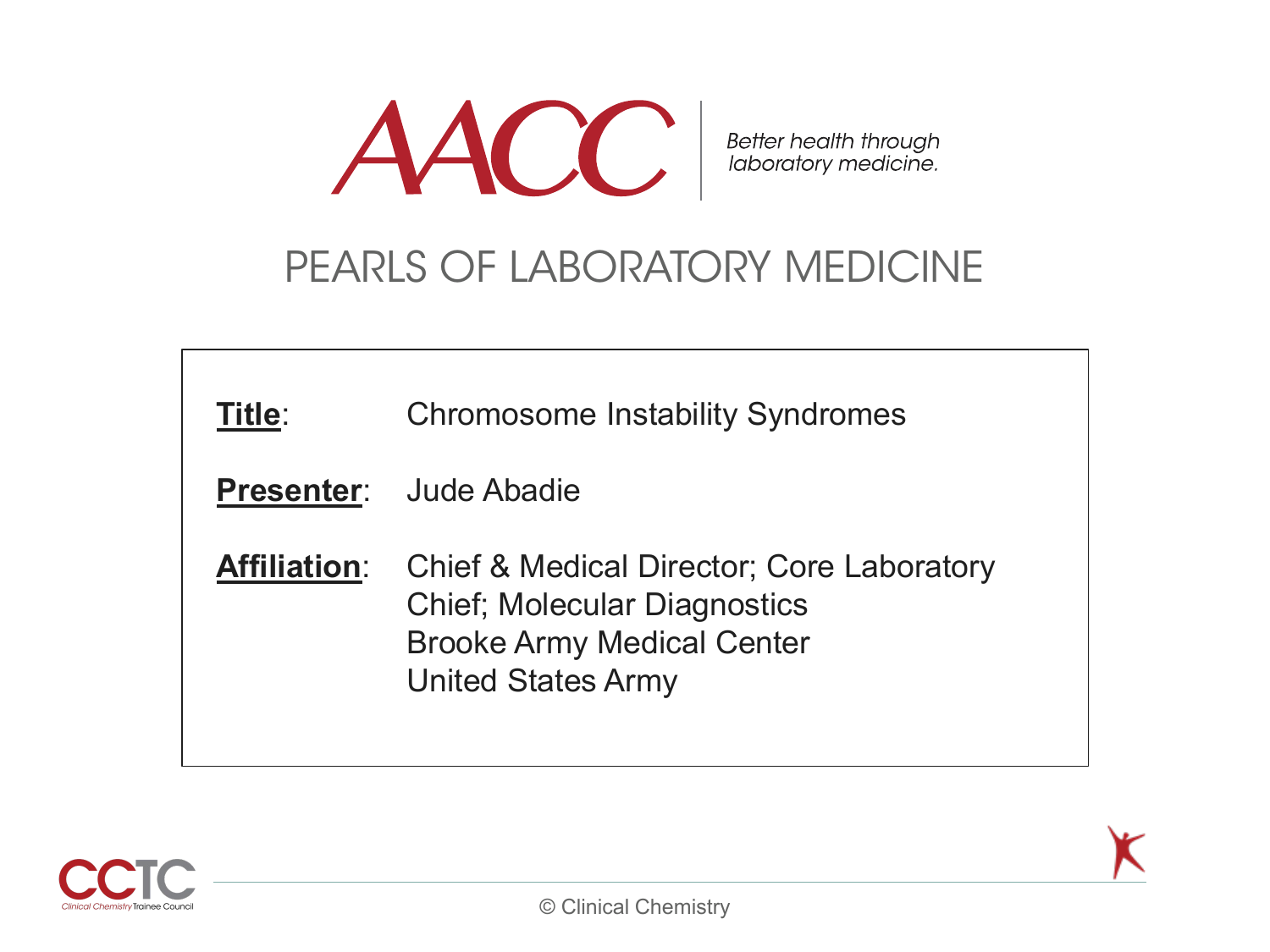

# **Characterization of chromosome instability syndromes**

- Group of autosomal recessive, inherited conditions associated with failures to repair chromosome breaks
- Usually characterized by physical developmental delays resulting in small stature but very little effects on intellectual ability
- Increased risk/predisposition to develop various malignancies

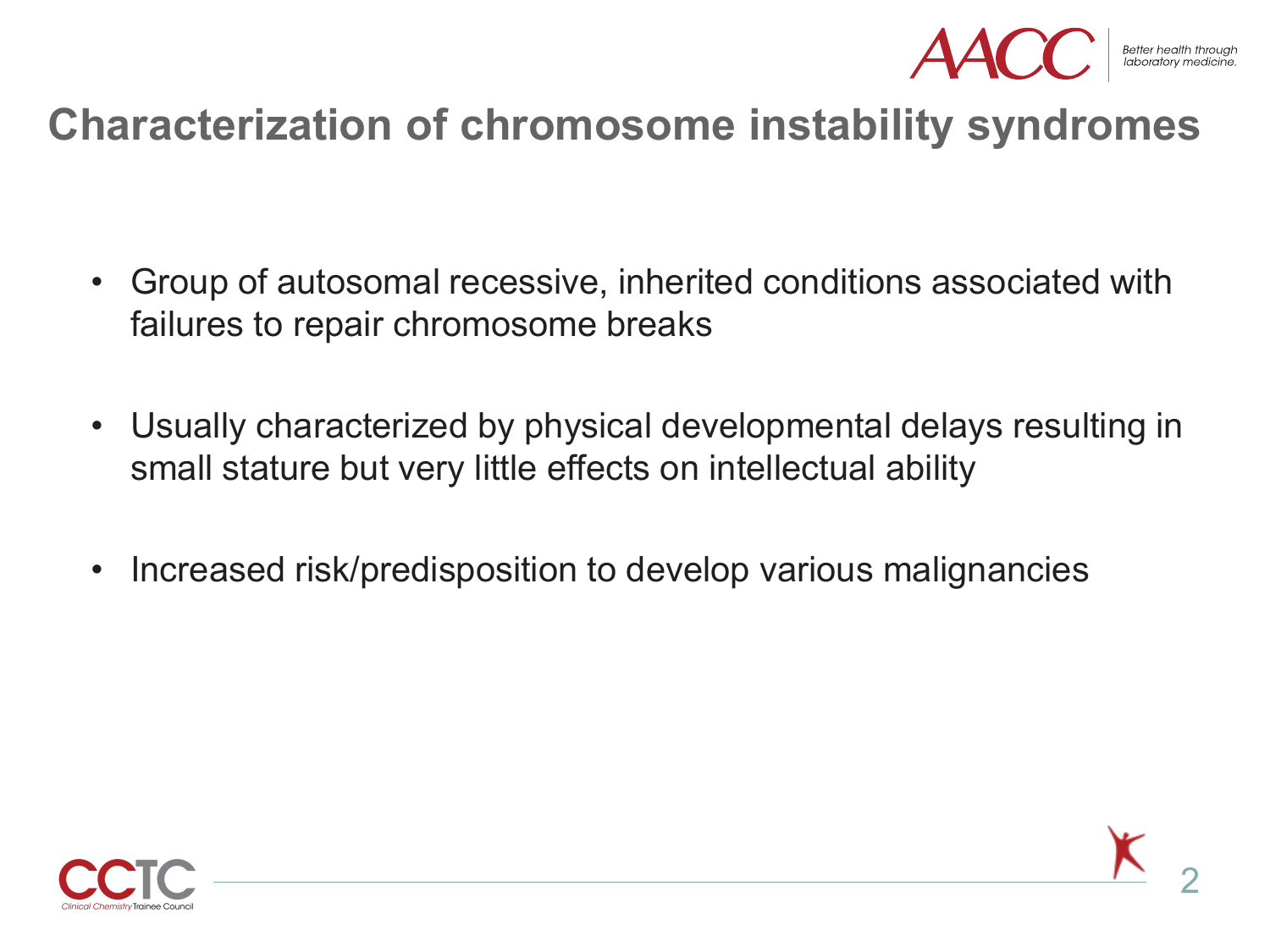

# **Main chromosome instability syndromes**

- Fanconi anemia
- Bloom syndrome
- Ataxia telangiectasia
- Nijmegen breakage syndrome
- Immunodeficiency, Centromere instability, & Facial anomalies
	- (ICF) Syndrome
- Werner syndrome
- Rothmund-Thompson syndrome

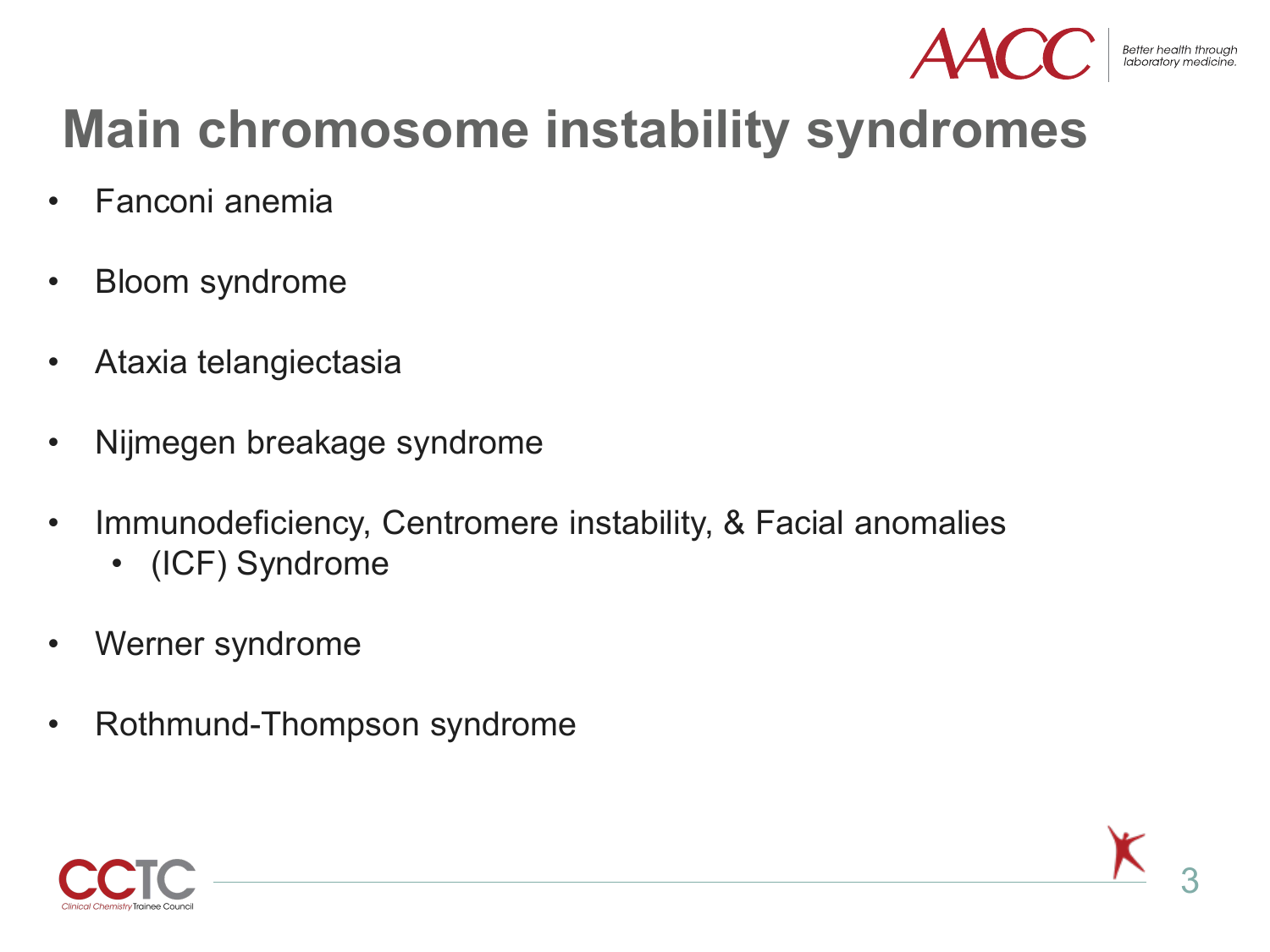

# **Clinical manifestations of Fanconi anemia (FA)**

- Intra and inter- familial heterogeneity
	- Café au lait spots w/ hypo/hyper-pigmentation
	- Small stature w/ microcephaly or hydrocephaly
	- Urogenital abnormalities associated with renal agenesis
	- Skeletal malformations
		- <sup>o</sup> Polydactyly
		- <sup>o</sup> Absent radii
		- <sup>o</sup> Hypoplastic thumbs
	- Gastrointestinal, gynecologic, and skin (squamous) cancers
	- Endocrine changes (hypothyroidism, pituitary dysregulation)
	- Hematological abnormalities
		- $\circ$  Thrombocytopenia and myelodysplasia with bone marrow failure
			- Androgen therapy can lead to hepatocellular carcinoma
		- <sup>o</sup> Predisposition to malignancies including AML

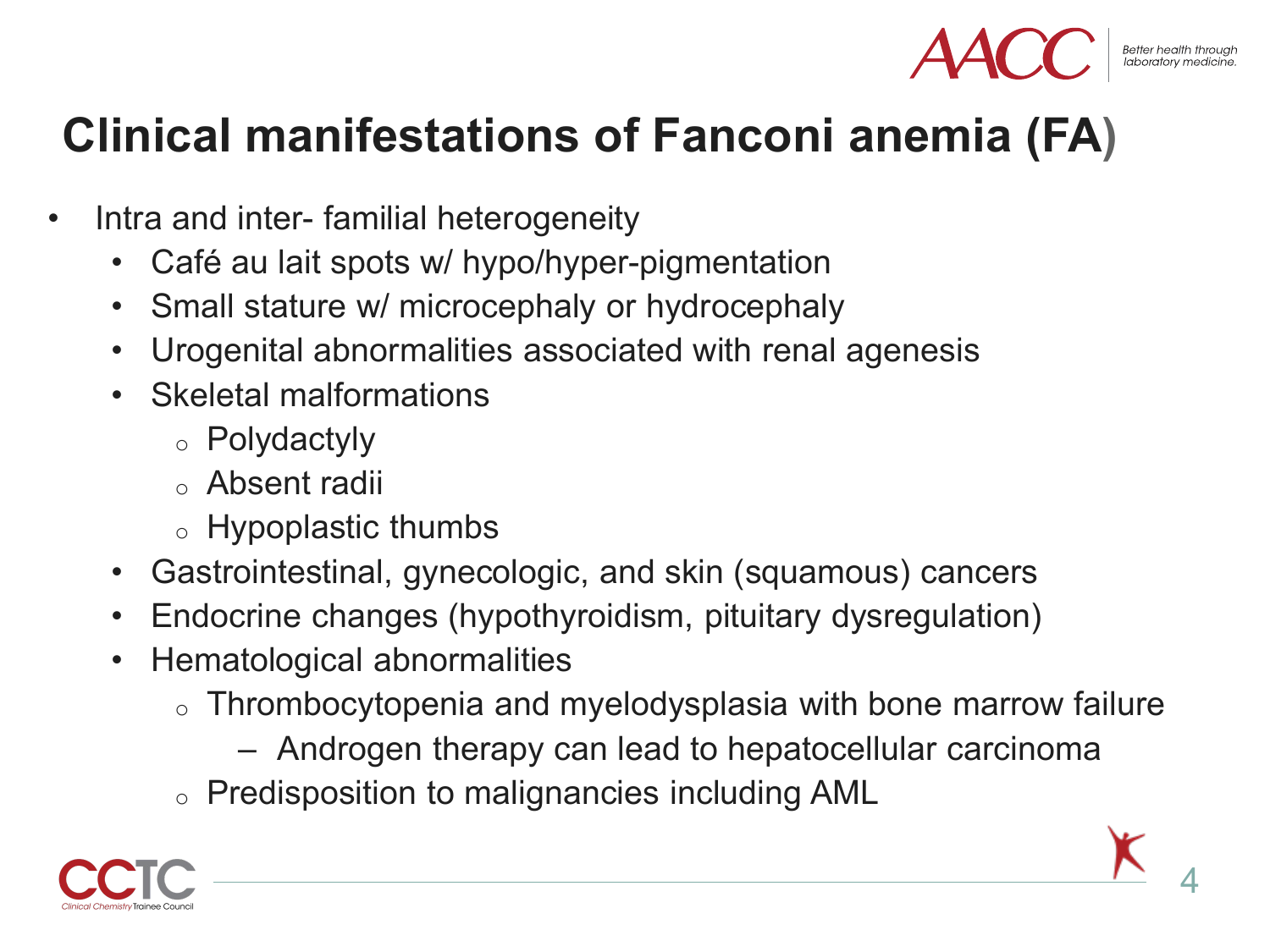

## **Molecular genetic characteristics of FA**

- ~97% autosomal recessive
- ~3% X-linked (*FANCB*)
- Numerous variants in > 18 FANC-genes
	- > 85 *FANCA* mutations ~ 70% of FA cases
- FA pathway normally activated to repair DNA during DNA replication
- > 95% risk of hematologic abnormality by 40 YO (> 80% mortality by 40)
	- Predominant finding is bone marrow failure, leads to AML



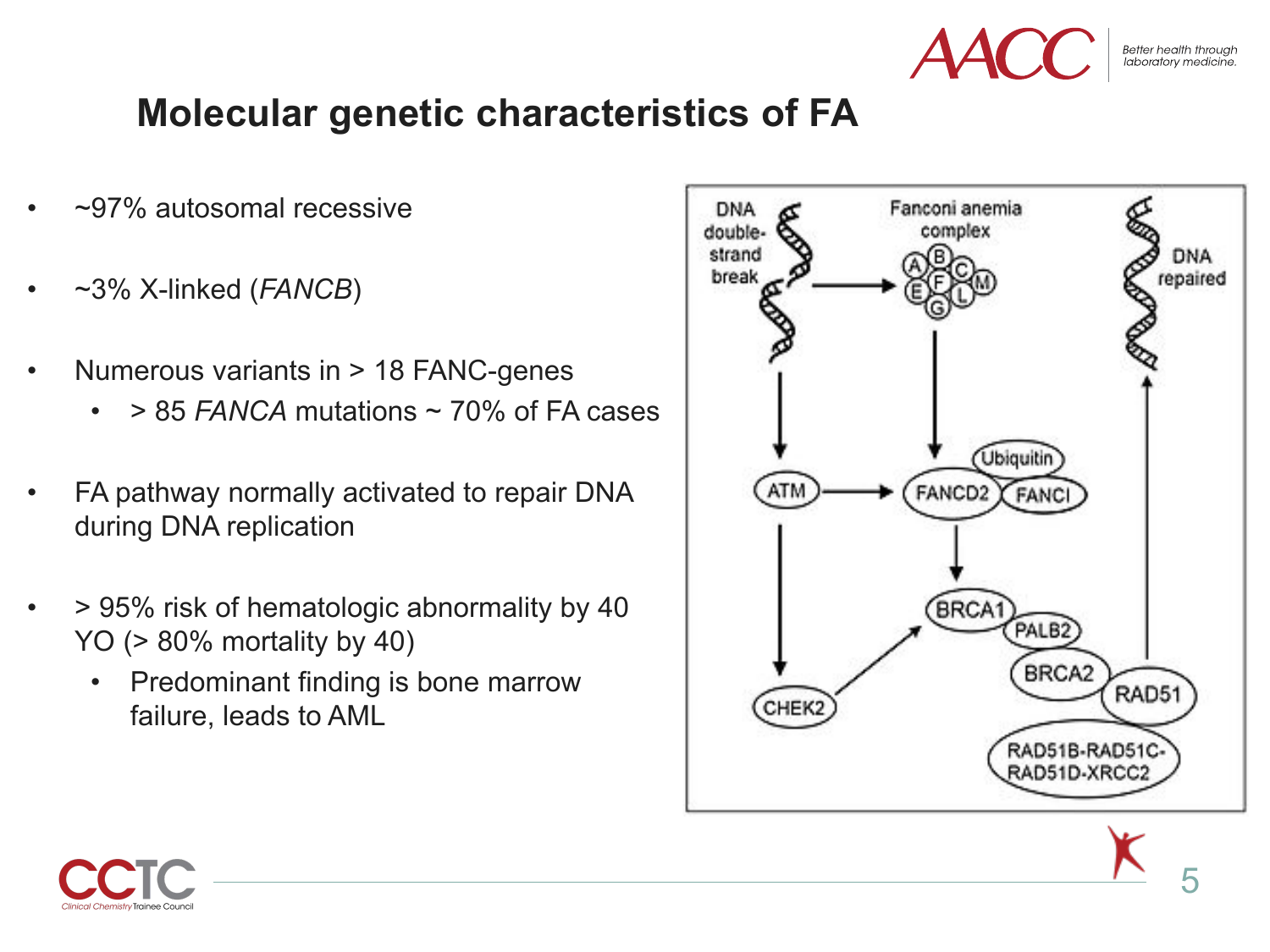

Better health through<br>laboratory medicine.

### **Chromosomal & limb characteristics in patients with FA**

- Chromosome breakage (triradials, quadriradials)
- Hypersensitive to DNA cross-linking agents (e.g., chemotherapy)

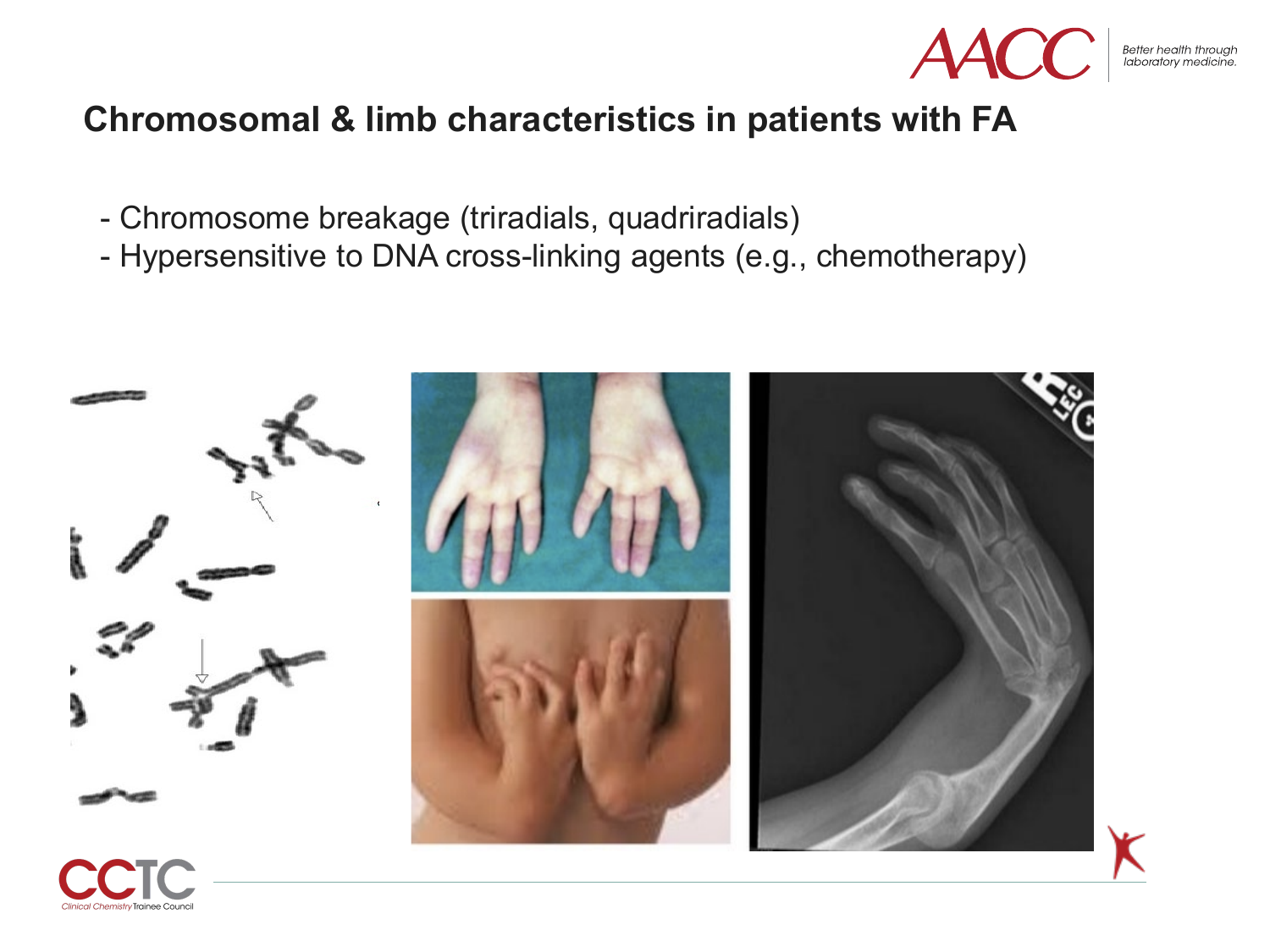

7

# **Clinical manifestations of Bloom syndrome (BLS)**

- Small, proportionate body w/ micro/dolichocephaly
- Skin pigmentation; sunlight hypersensitivity
	- Telangiectasias; café au lait spots
- Generalized immunodeficiency
- Low-average intellectual ability
- Characteristic high-pitched voice
- Significant, early predisposition to many cancer types
	- Multiple, early onset cancers linked to chromosome breaks
	- High chromosome crossing over/sister chromatid exchange
	- Leukemia, lymphoma, GI adenocarcinoma, GU tumors, breast, respiratory carcinomas, sarcomas, and rarely Wilms tumor
	- Hematologic surveillance in young children is not recommended
	- Half standard doses of chemotherapy

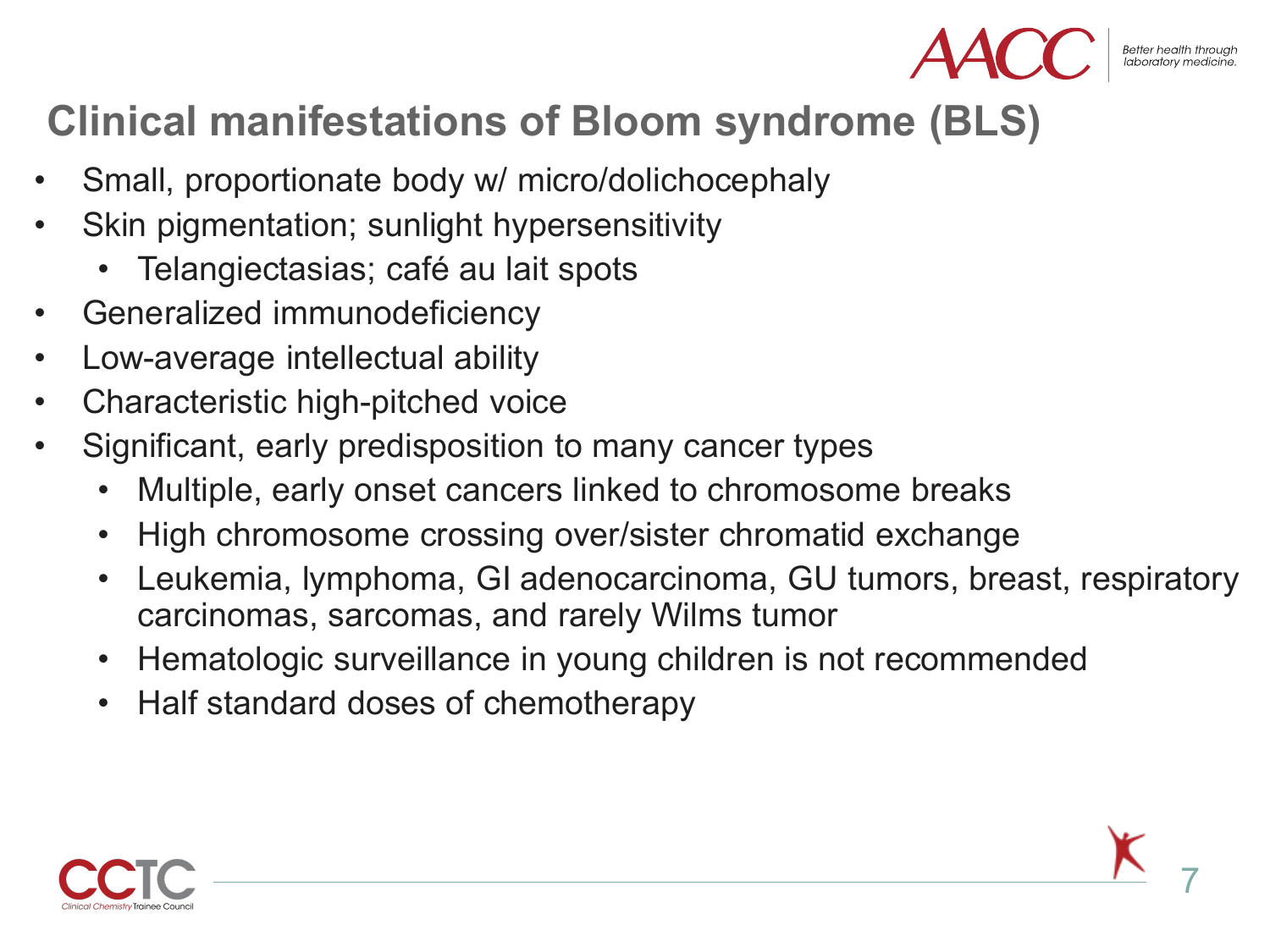

## **Molecular genetic characteristics of Bloom syndrome**

- Mode of inheritance: Autosomal recessive
- Founder mutation in Ashkenazi Jewish population:
	- 6-bp del & 7-bp ins in *BLM* at 15q26.1
- Premature truncating mutations support loss-of-function genetic model
- High sister chromatid exchange (SCE) rates (~100 SCEs/metaphase)
	- S-phase exchanges between homologous chromosome pairs
	- Alternate staining patterns & quadrilateral configurations



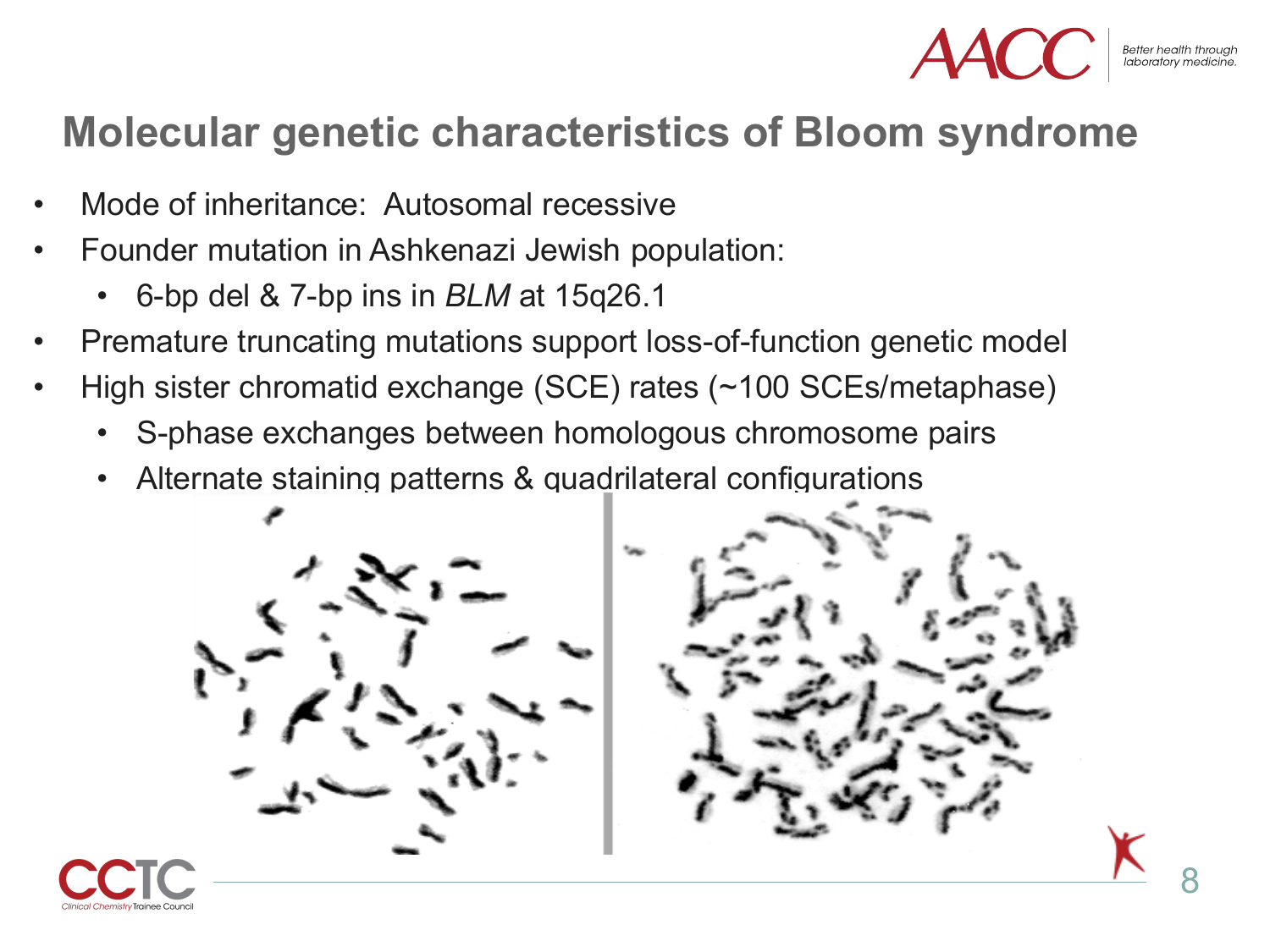9

# **Clinical manifestations of Ataxia telangiectasia (A-T)**

- Telangiectasias = dilated blood vessels (on skin but usually ocular)
- Progressive cerebellar degeneration with Purkinje cell depletion
- Elevated hepatic alpha-fetoprotein (> 2 YO)
- Gait and truncal ataxia at 2-3 YO; wheel chair-confined by 10 YO
- Chorea, dystonia, myoclonic jerks, tremors
- Oculomotor apraxia w/ progressive slurred speech in preschool years
- **Immunodeficiency** 
	- low IgG, IgA, IgE, T-cells; high IgM; sometimes telomere shortening
- Historically died < 25 YO from pulmonary infections or cancer
	- Embryonic-like thymus, neurofibrillary tangles, neuronal lipofucin



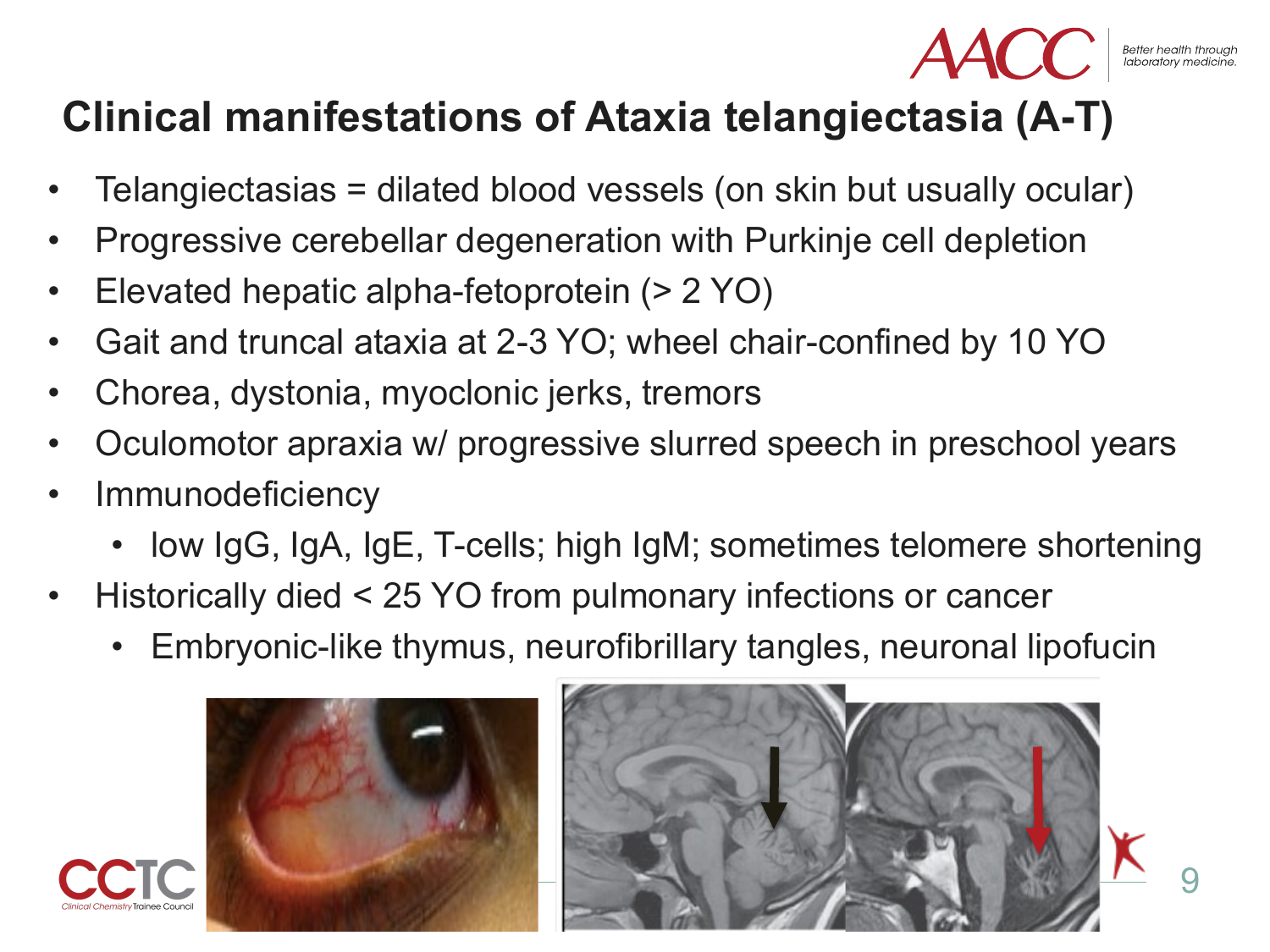

# **Molecular genetic characteristics of A-T**

- Autosomal recessive disorder; > 400 *ATM* truncating or splice site mutations
- *ATM* at 11q22 codes for a ser/thr protein kinase activated by dsDNA breaks
- *ATM* activation phosphorylates proteins that regulate cell cycle check points
	- DNA repair and/or apoptosis normally occurs during cell-cycle arrest
	- *ATM* mutations  $\rightarrow$  immunodeficiency; leukemia  $[t(7,14)]$  or lymphoma

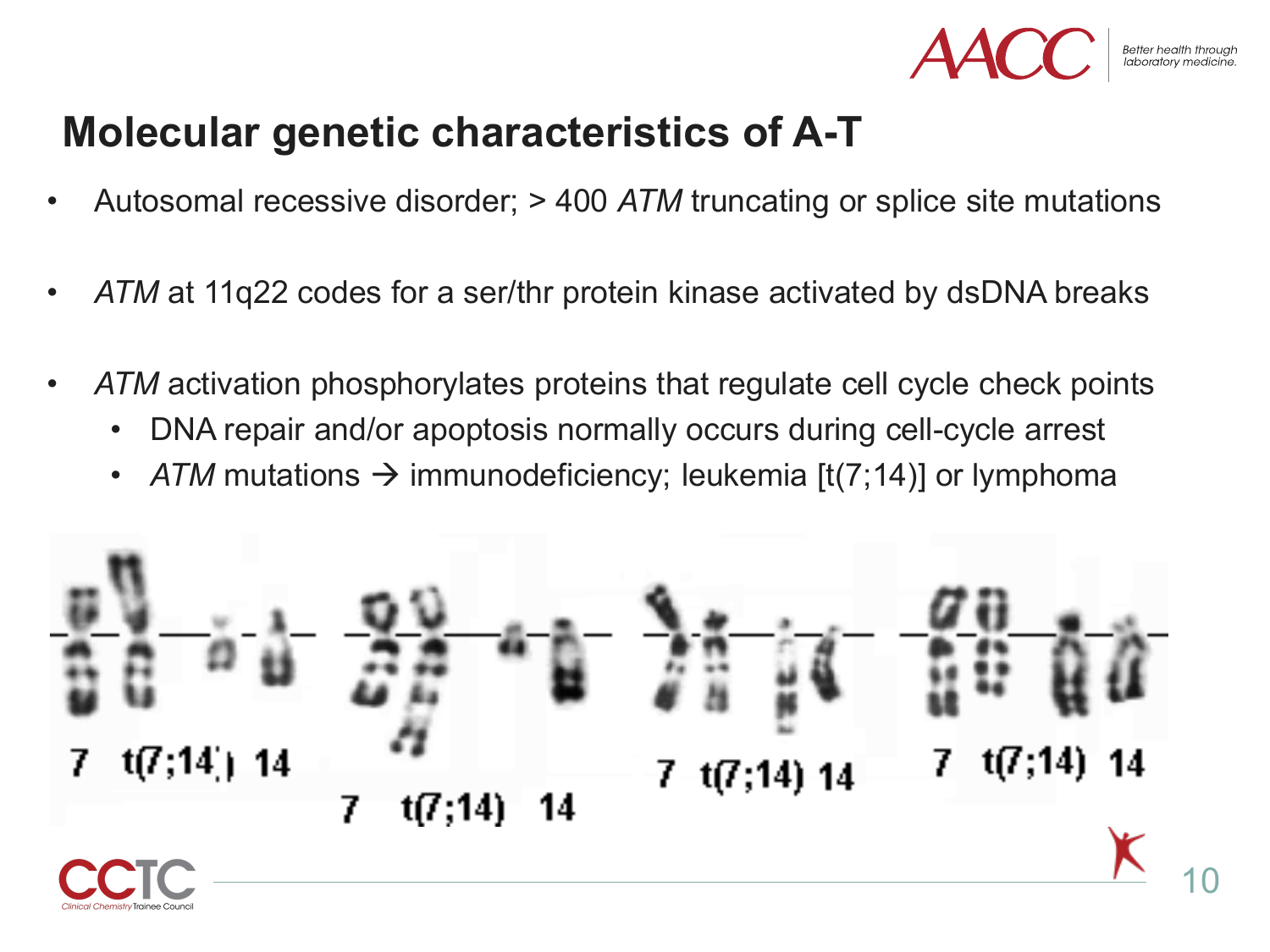

Better health through<br>laboratory medicine

## **Clinical manifestations of Nijmegen breakage syndrome (NBS)**

- Short stature, progressive microcephaly, beaked nose, up-slanting palpebral fissures, micrognathia
- Progressive intellectual disability starting at 3 YO
- Primary amenorrhea, infertility
- Respiratory infections (immunodeficiency; low IgA, IgG, T-cells)
- ~50X higher cancer risk than general population
	- Non-Hodgkin's lymphoma; gliomas; rhabdomyosarcoma



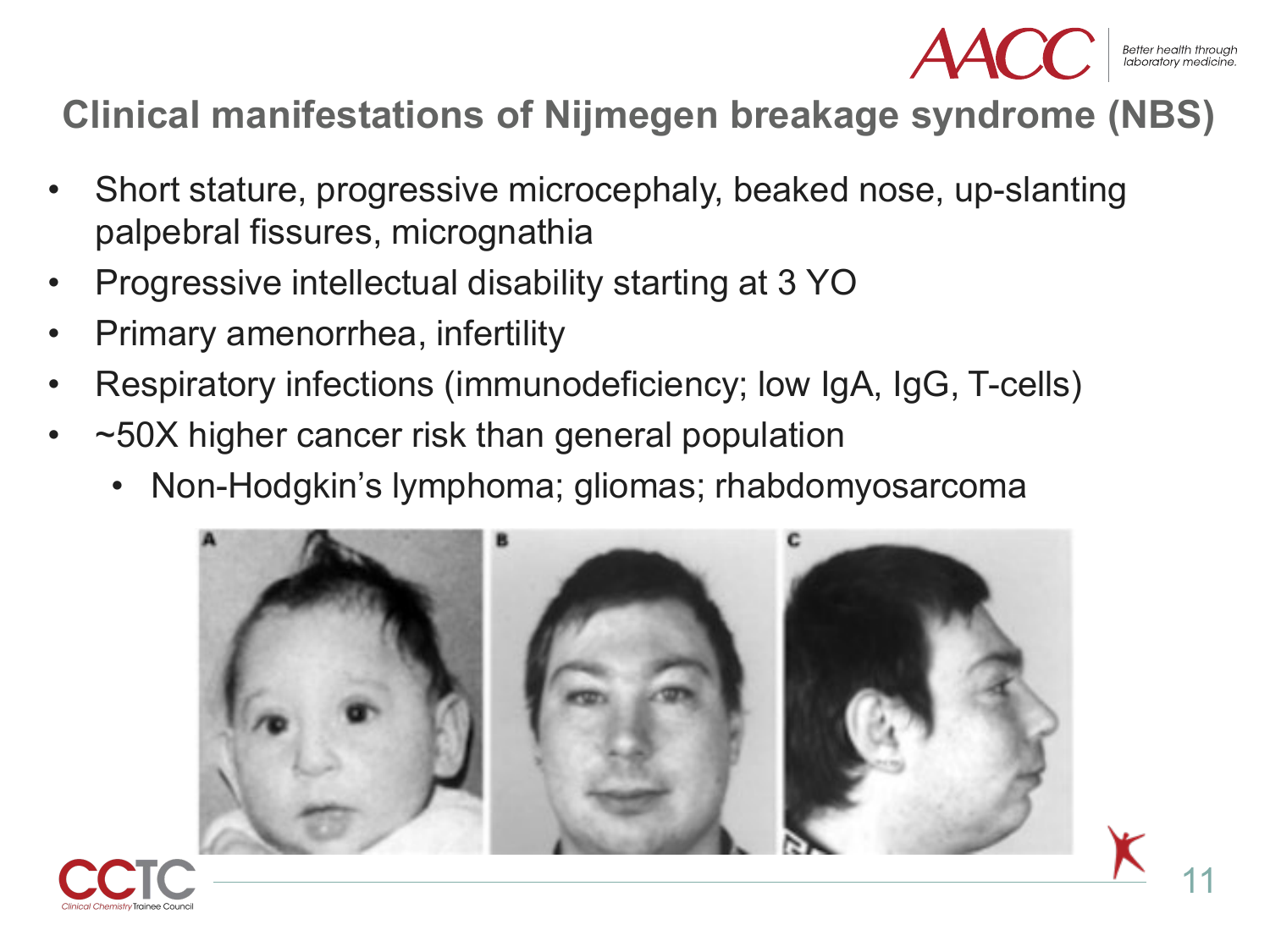

### **Molecular genetic characteristics of NBS**

- Autosomal recessive; *NBN* variants at 8q21
- Most common in Polish/Slavic ancestry
- Nibrin protein normally functions in DNA repair processes
	- Non-functional nibrin  $\rightarrow$  low rate of immune cell proliferation
- Spontaneous chromosome breakage and fusion (arrows); tetraploidy in marrow



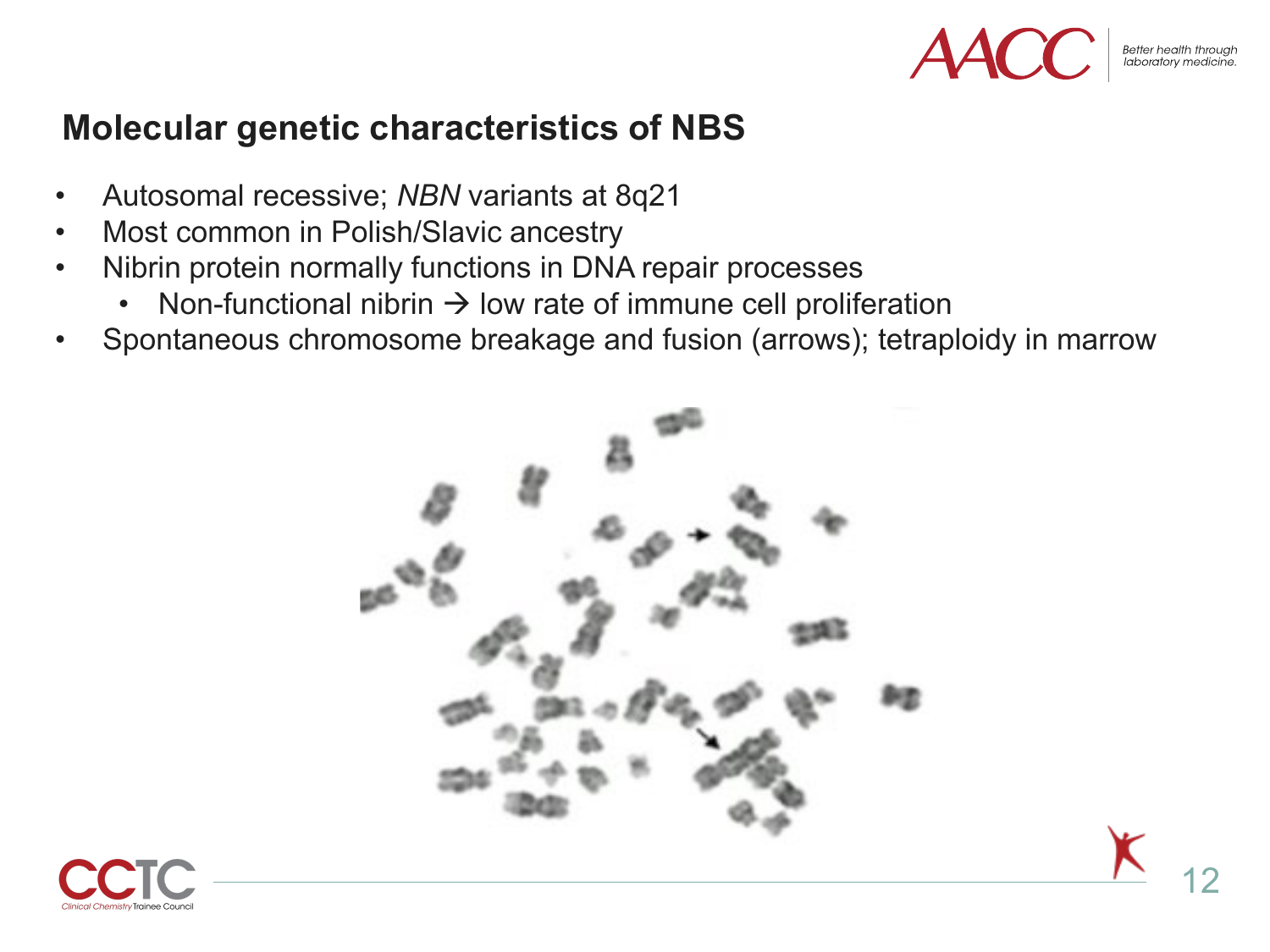

# **Immunodeficiency, Centromere instability, & Facial anomalies Syndrome (ICFS)**

- Rearrangements in chromosomes 1, 9, & 16
- Flattened dysmorphic facial features
- Small birth weight & postural instability
- Low immunoglobulin levels  $\rightarrow$  recurrent infections
	- Immunoglobulin treatment protocols
- Hypomethylation due to variants in the *DNMT3B* (DNA metyltransferase) gene

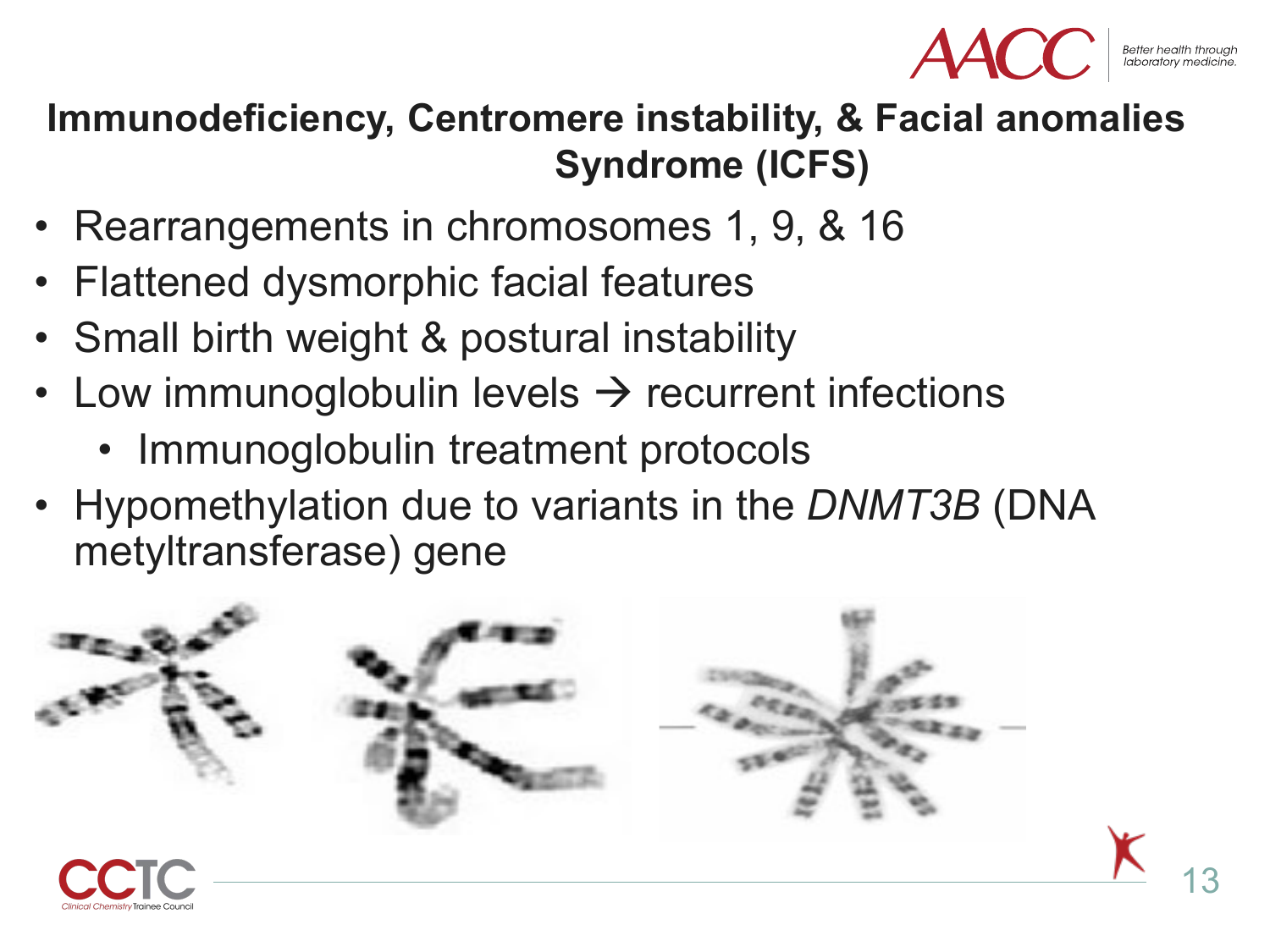

14

### **Clinical manifestations of Werner syndrome (WS)**

- Failure of growth at puberty; age accelerates starting in 20s
	- Hair graying and loss
	- Hoarsening of voice
	- Thin, hardened skin  $\rightarrow$  ulceration; gangrene (scleroderma-like lesions)
	- Bird-like facies; thin limbs but thick trunk (abnormal fat deposition)
	- Cataracts, atherosclerosis, & osteoporosis complicated by Type 2 diabetes
	- **Lipodystrophies**
	- Multiple cancers begin in 40s; survival to mid-50s



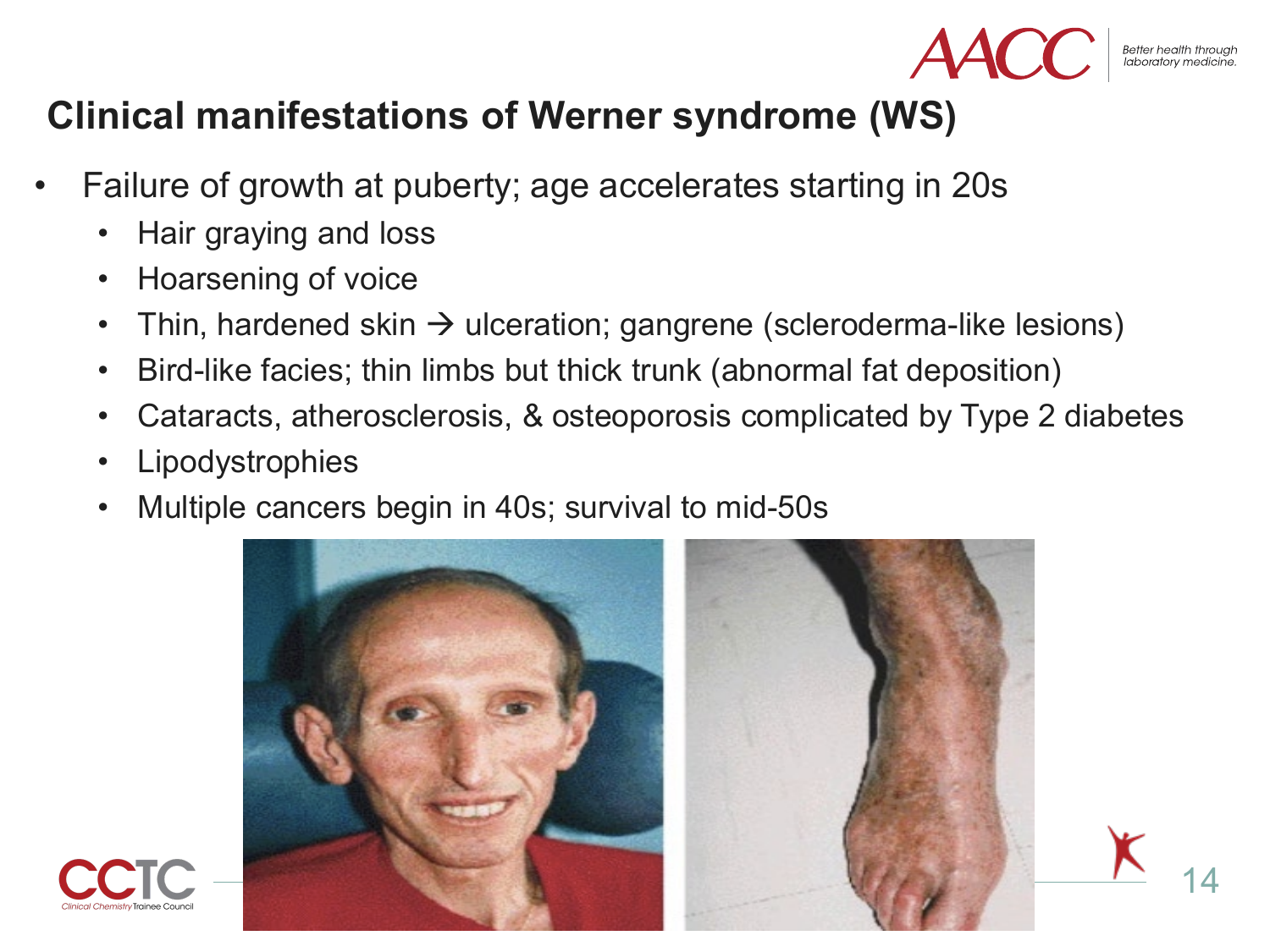

# **Molecular genetic characteristics of WS**

- Autosomal recessive; *WRN* (*RECQL2*) at 8p12 codes for the wernin protein (WRNp) that resembles RecQ helicase, that function to repair DNA damage associated with breaks
	- Most mutations are splice site and truncating; compound heterozygous
	- WRNp maintains, repairs, and replicates DNA
	- Normally protects against oxidative damage that occurs in aging processes
	- Altered WRNp can't be transported to the nucleus, slows cell division, allows DNA damage accumulation with age-associated methylation
	- Increased rates of DNA methylation and epigenetic changes, as measured by a hypothetical molecular biomarker described as an "epigenetic clock"

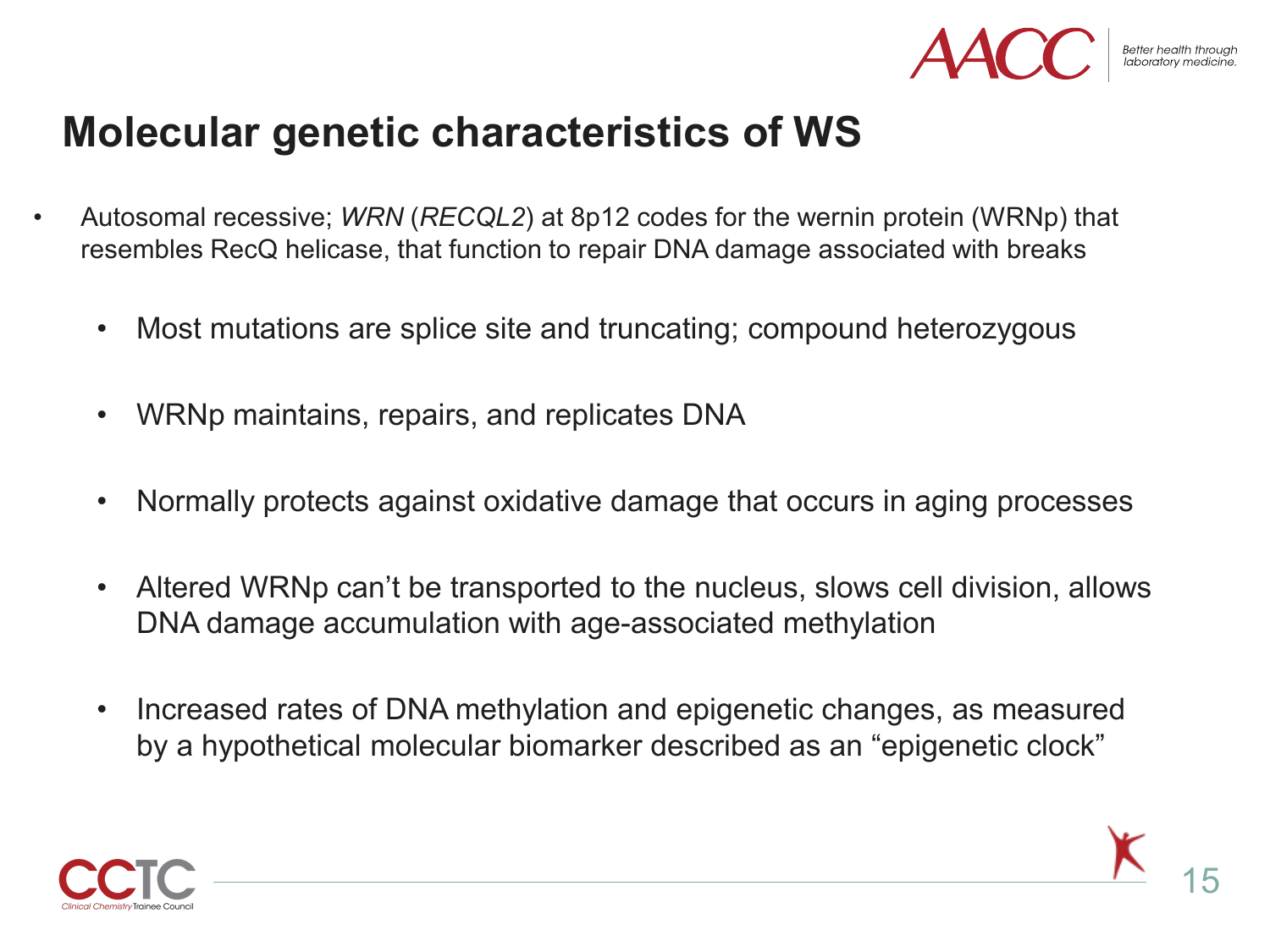

### **Clinical and molecular genetics of Rothmund-Thompson syndrome**

- Poikiloderma; premature aging
	- Skin atrophy; telangiectasia
- Sparse hair
- Dental, nail abnormalities
- Gastrointestinal disorders
- Cataracts
- Absent or malformed bones
	- **Osteoporosis**
	- Radial ray malformations
- Osteosarcoma in childhood
- Skin cancers
- Bialleleic pathogenic variants in *RECQL4* DNA helicase at 8q



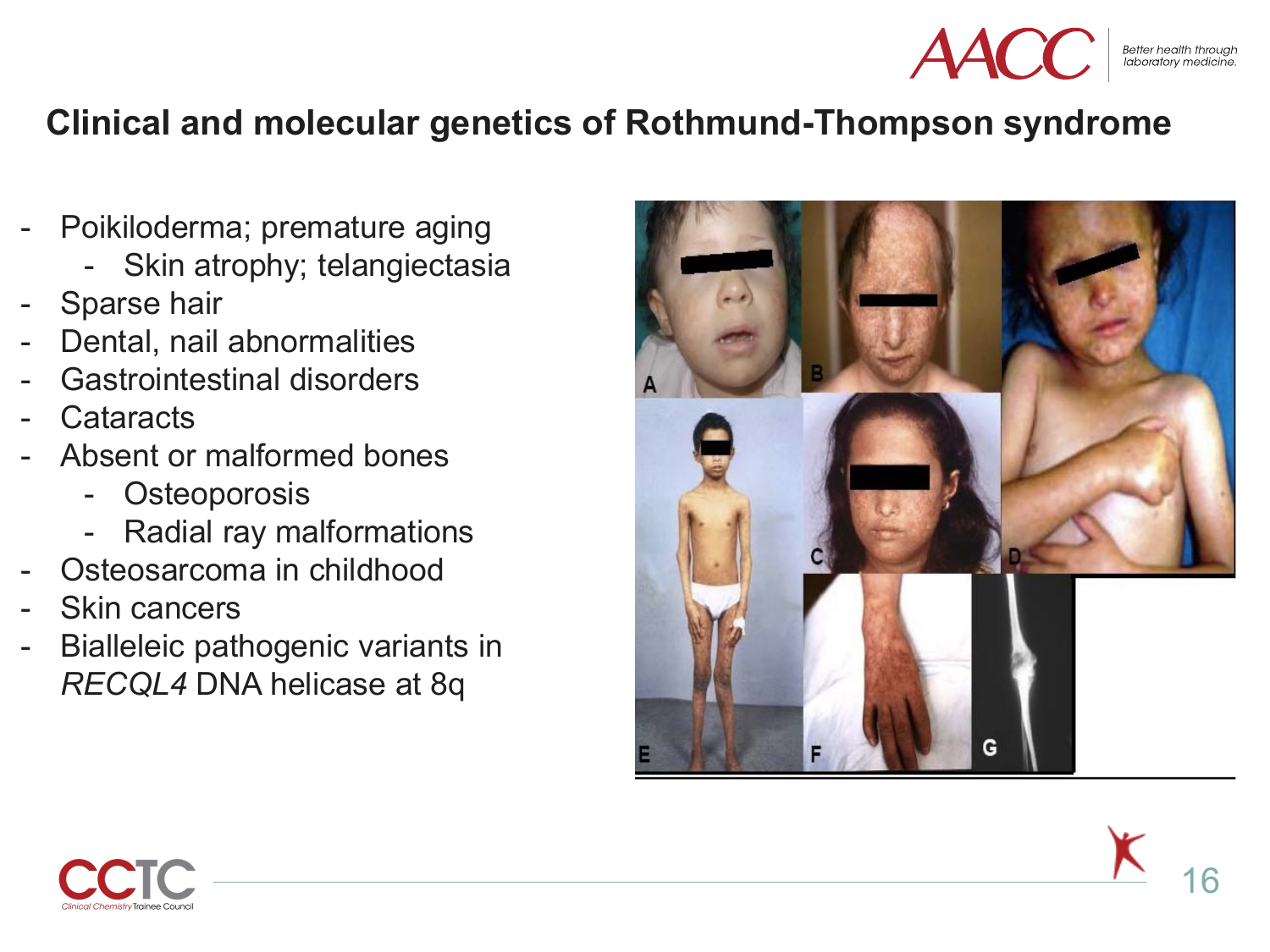

# **Summary**

Chromosome breakage syndromes

Autosomal recessive inherited conditions

Failures to repair chromosome breaks

Dysmorphic facial features and/or other skeletal malformations

Increased risk/predisposition to develop various malignancies



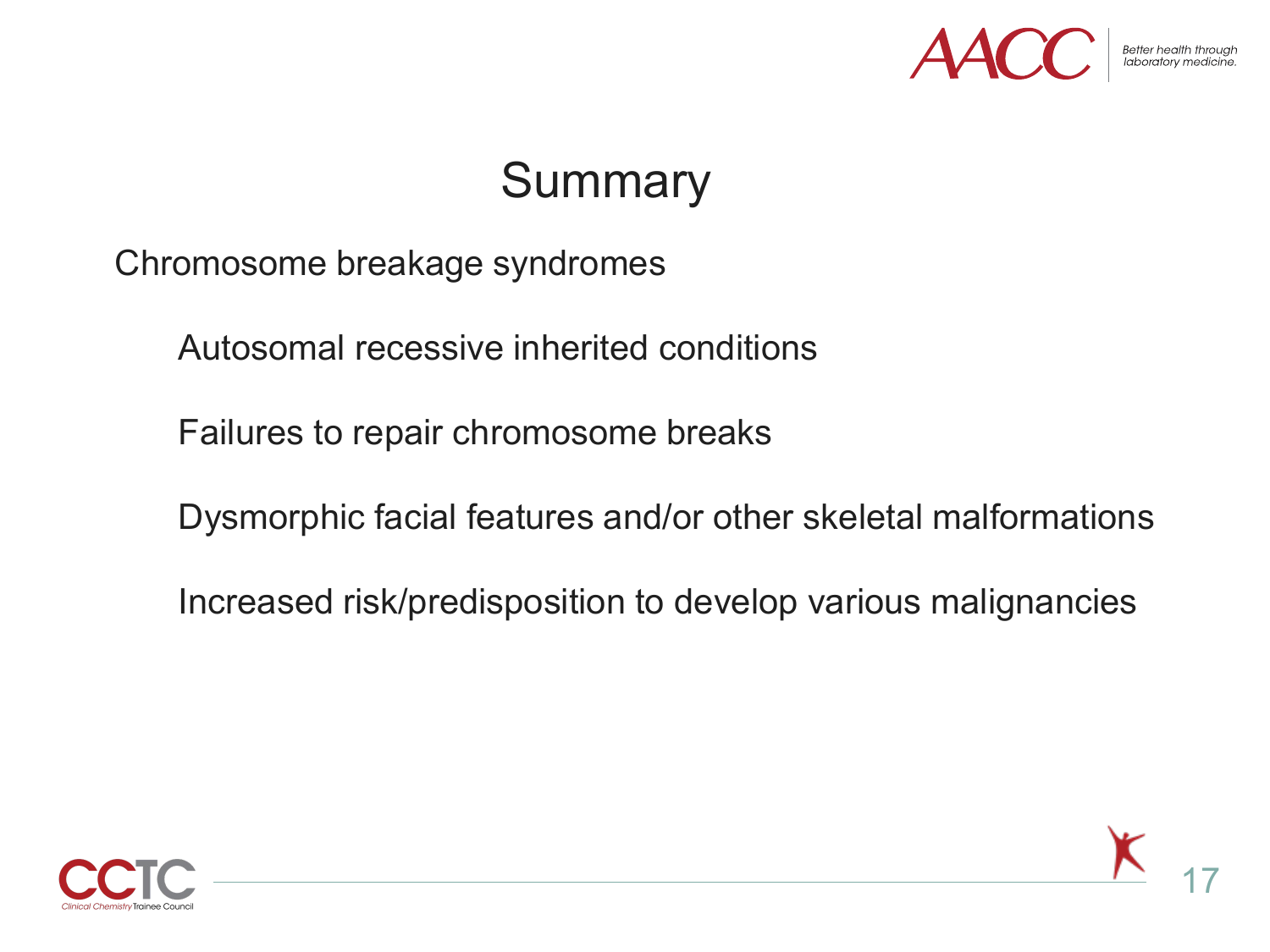# **References**

- 1. Amor-Guéret, M. Bloom syndrome Atlas Genet Cytogenet Oncol Haematol. 2005;9(2):174-177. Left is normal and right is hundreds of SCEs.
- 2. Aneheim M, Tranchant C, Koenig M. N engl j med 366;7 nejm.org 636 Feb 16, 2012
- 3. Pastorczak A, Szczepanski T, Mlynarski W; International Berlin-Frankfurt-Munster (I-BFM) ALL host genetic variation working group.. Clinical therapeutic implications for lymphoid malignancies in Nijmegen breakage syndrome. Eur J Med Genet. 2016 Mar;59(3):126-32.
- 4. Chrzanowska K, Gregorek H, Dembowska B, et al; Nimegan Breakage Syndrome; Orphanet J Rare Dis. 2012; 7:13.
- 5. Adoue D. Werner's syndrome. October 2, 1997 N Engl J Med 1997; 337:977 DOI: 10.1056/NEJM,1997.
- 6. Colombo, E. A., Fontana, L., Roversi, G., Negri, G., Castiglia, D., Paradisi, M., ... Larizza, L. Novel physiological RECQL4 alternative transcript disclosed by molecular characterisation of Rothmund-Thomson Syndrome sibs with mild phenotype. *European Journal of Human Genetics*, *22*(11), 1298-1304. 2014.

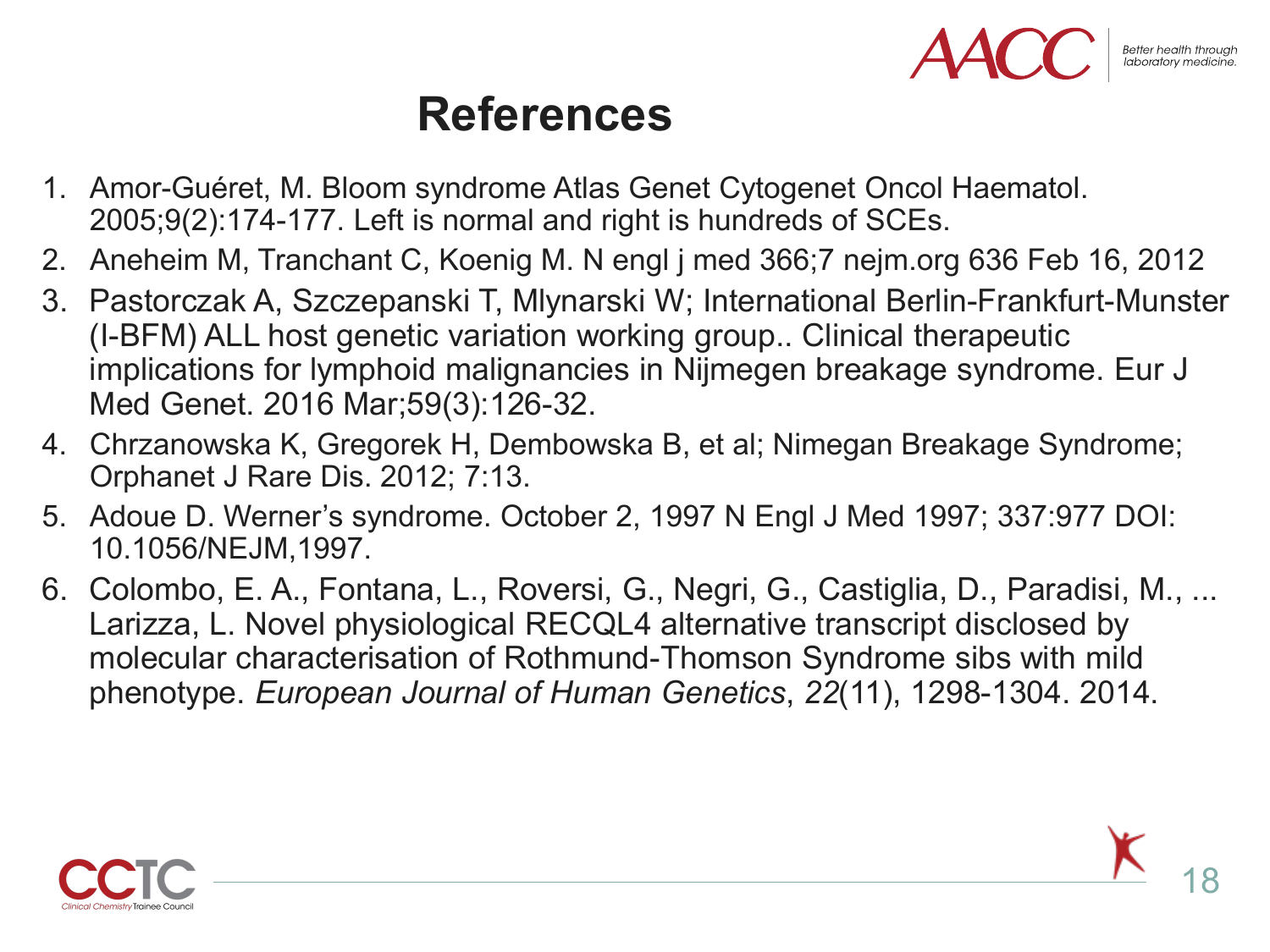

# **Disclosures/Potential Conflicts of Interest**

*Upon Pearl submission, the presenter completed the Clinical Chemistry disclosure form. Disclosures and/or potential conflicts of interest:*

- **Employment or Leadership**: Nothing to disclose
- **Consultant or Advisory Role:** Nothing to disclose
- **Stock Ownership:** Nothing to disclose
- **Honoraria: None/nothing to disclose**
- **Research Funding:** Nothing to disclose
- **Expert Testimony:** Nothing to disclose
- **Patents: Nothing to disclose**